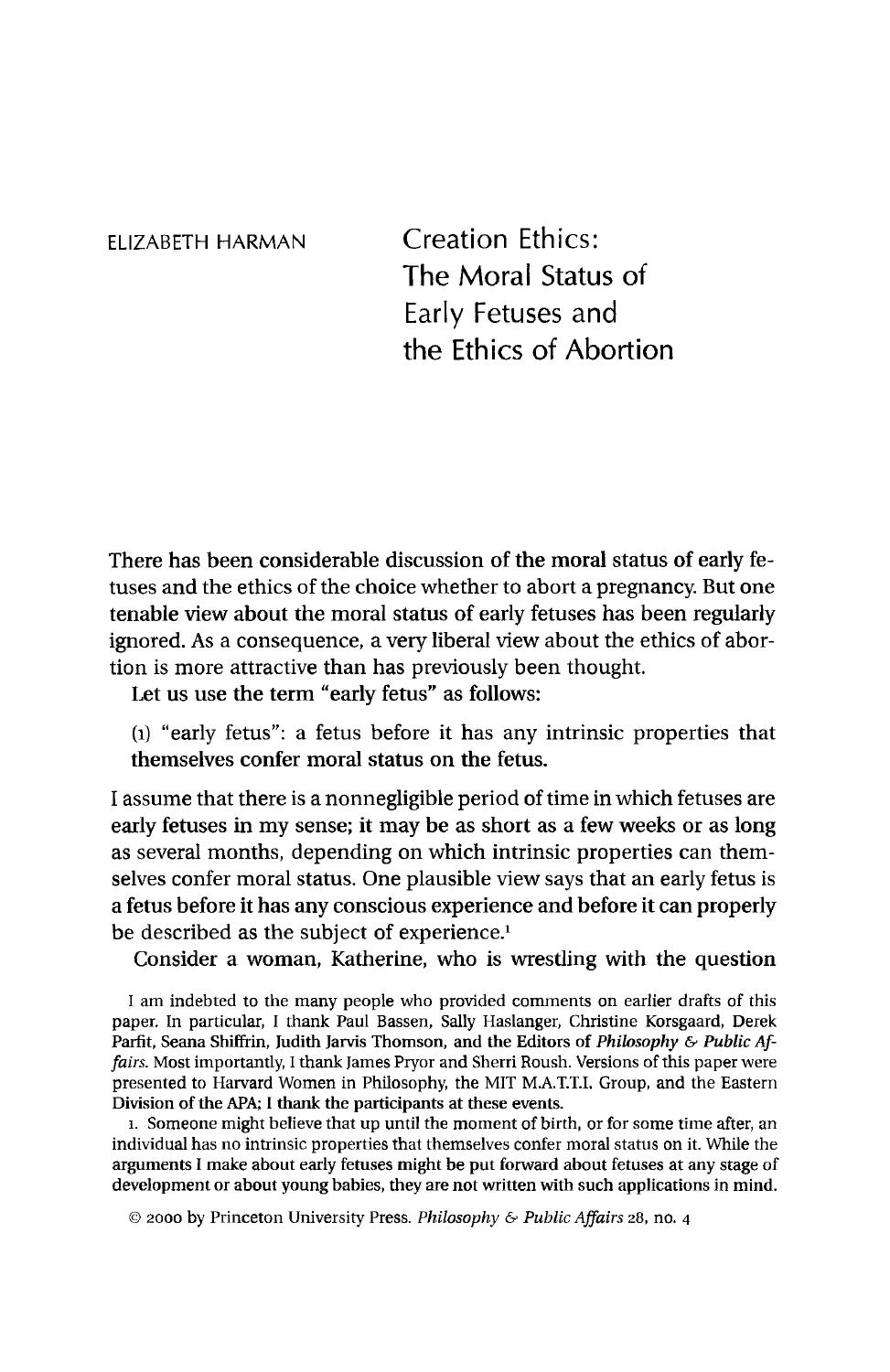whether early fetuses have moral status. Katherine contemplates the early fetuses that die in early abortions. She has the intuition that these early fetuses have no moral status; their deaths simply do not matter morally She thinks that nothing morally significant happens in an early abortion, and that no moral justification whatsoever is required for an early abortion. However, then Katherine goes on to contemplate the early fetuses that are carried to term and that become persons. She thinks of a couple who wants to have a baby. A woman in the couple becomes pregnant, and the couple decides that she will carry the pregnancy to term. Very quickly, the couple starts to care about and to love the fetus, while it is still an early fetus. Katherine believes that such an early fetus is the appropriate object of love. This very thing, the early fetus, is the beginning stage of the child of this couple. Because it is itself the beginning of their child, their love for it seems appropriate. Because this early fetus is the kind of thing it is appropriate to love, Katherine believes that it has some moral status.

Katherine appears torn by two conflicting views of the moral status of early fetuses. She has the intuition that early fetuses that die in early abortions lack moral status; she generalizes to the view that all early fetuses lack moral status. She has the intuition that early fetuses that will become persons have some moral status; she generalizes to the view that all early fetuses have some moral status. It seems that Katherine must give up one of her intuitions. The situation seems this way because we **all** make the following assumption:

*(2)* For any two early fetuses at the same stage of development and in the same health, either both have some moral status or neither does.

This assumption is left unquestioned not only by all philosophers who write about abortion, but by everyone who discusses abortion.

Claim **(2)** can be denied. Katherine can keep both of her intuitions while denying the corresponding generalizations. She can take the following view of the moral status of early fetuses:

**(3)** The Actual Future Principle: An early fetus that will become a person has some moral status. **An** early fetus that will die while it is still an early fetus has no moral status.

'The Actual Future Principle says that an early fetus's actual future determines whether it has moral status. The Principle says that there are *two*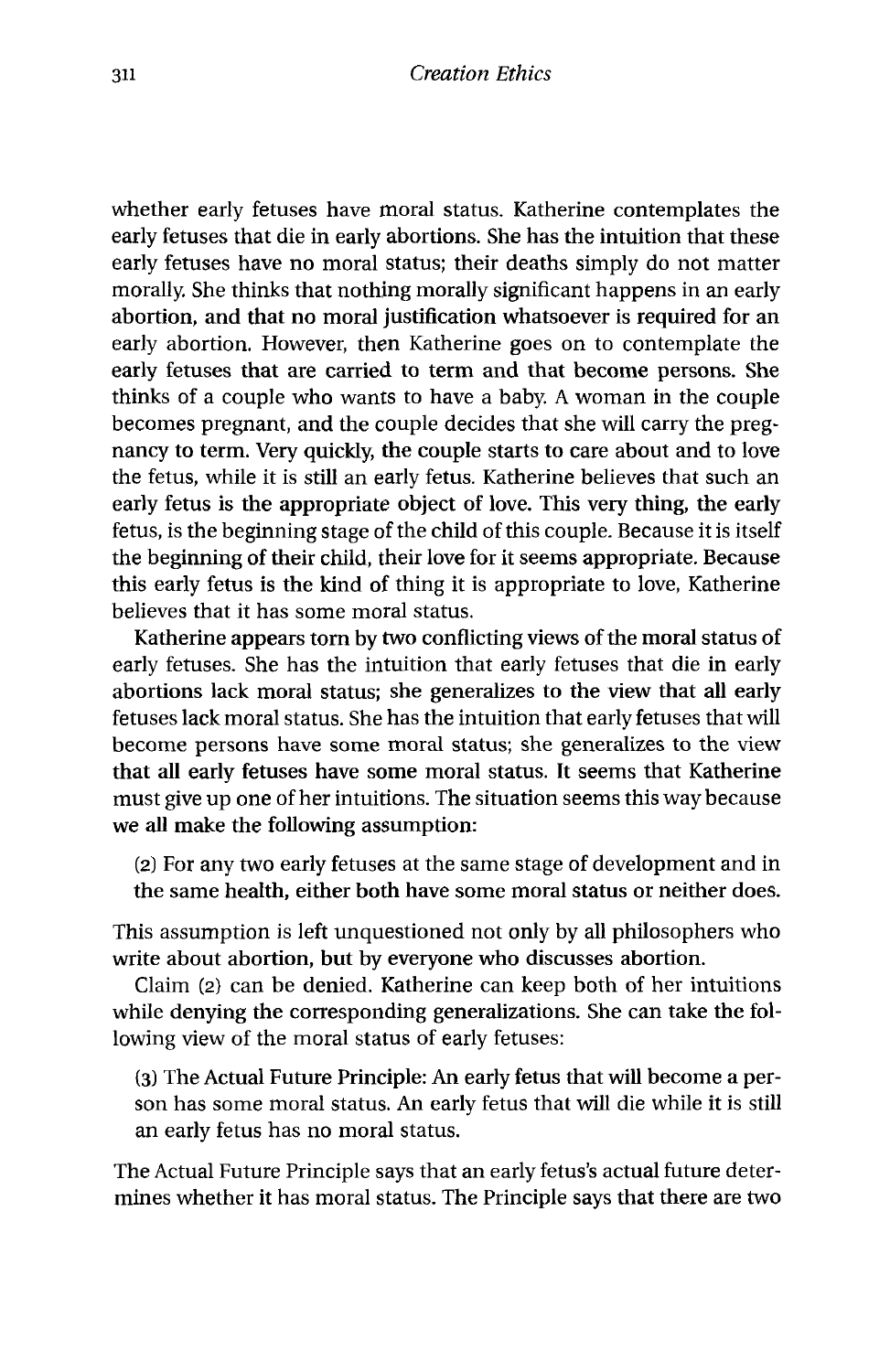significantly different kinds of early fetuses.<sup>2</sup> Early fetuses that die while they are still early fetuses go through their entire existence without any intrinsic properties that themselves confer moral status. But an early fetus that will become a person is a very different kind of thing: it will one day have the full moral status of a person, and that is a good reason to think it has some moral status now.3

I make the following assumption; I do not have the space to argue for it:

(4) If early abortion requires any moral justification whatsoever, then this is so because the early fetus that dies in the abortion has some moral status.4

*2.* For simplicity, I will sometimes talk as if all early fetuses fall into these two categories. But there is a class of early fetuses not addressed by the Actual Future Principle: those early fetuses that will die after they have developed some intrinsic properties that themselves confer moral status but before they have become persons. I leave open to further discussion what a proponent of the Actual Future Principle should say about the moral status of these early fetuses.

**3.** Warren Quinn ("Abortion: Identity and Loss," *Philosophy G Public Affairs* **13,** no. **<sup>1</sup>** [Winter 19841: 24-54) makes the point that it is numerically one and the same individual which is a fetus and then later a person. However, Quinn neglects to recognize that this fact only applies to some fetuses. He claims that the fact that the person is "already present" (p. 40) in the fetus is reason to think that all early fetuses have some moral status. But this fact gives us no reason to think that fetuses that will not become persons have some moral status. The person is not "already present" in one of these fetuses; there is and will be no person to be so present. The Actual Future Principle recognizes the moral status of early fetuses that will become persons; it is precisely these early fetuses in which persons can be said to be already present.

Eric T. Olson ("Was I Ever a Fetus?" *Philosophy and Phenomenological Research* 57 [1gg7]: 95-110) points out that contemporary philosophers commonly accept two incompatible views: that the criterion of identity for persons is psychological, and that we persons were once fetuses. It is clear that we do not bear the appropriate psychological relations *to* the fetuses that we commonly believe became us, so one of the views must give. I agree with Olson that it is the criterion of identity that must give. What we are is biological living organisms, with the same criteria of identity we would apply to other animals. Questions as to which future contingencies are as good as my own survival, and which future lives I should anticipate as my own, do turn on the appropriate psychological relations; but this is a distinct matter from the question what is identical with me. (See Derek Parfit, *Reasons and Persons* [Oxford: Clarendon Press, 19841.) **A** related point is this: it is a mistake to claim that I am essentially a person. I was once a fetus, and that fetus might never have become a person. Therefore, I am something that might never have been a person. I am something that is a person now, but I was not always a person-and I may well not always be a person in the future (i.e., if **I** end up in a vegetative state before dying).

4. It might be claimed that early abortion is wrong (or requires some moral justification) because the abortion deprives the fetus of its future. Peter K. McInerney ("Does a Fetus Already have a Future-Like-Ours?" *The Journal of Philosophy* 87 [1990]: 264-68) de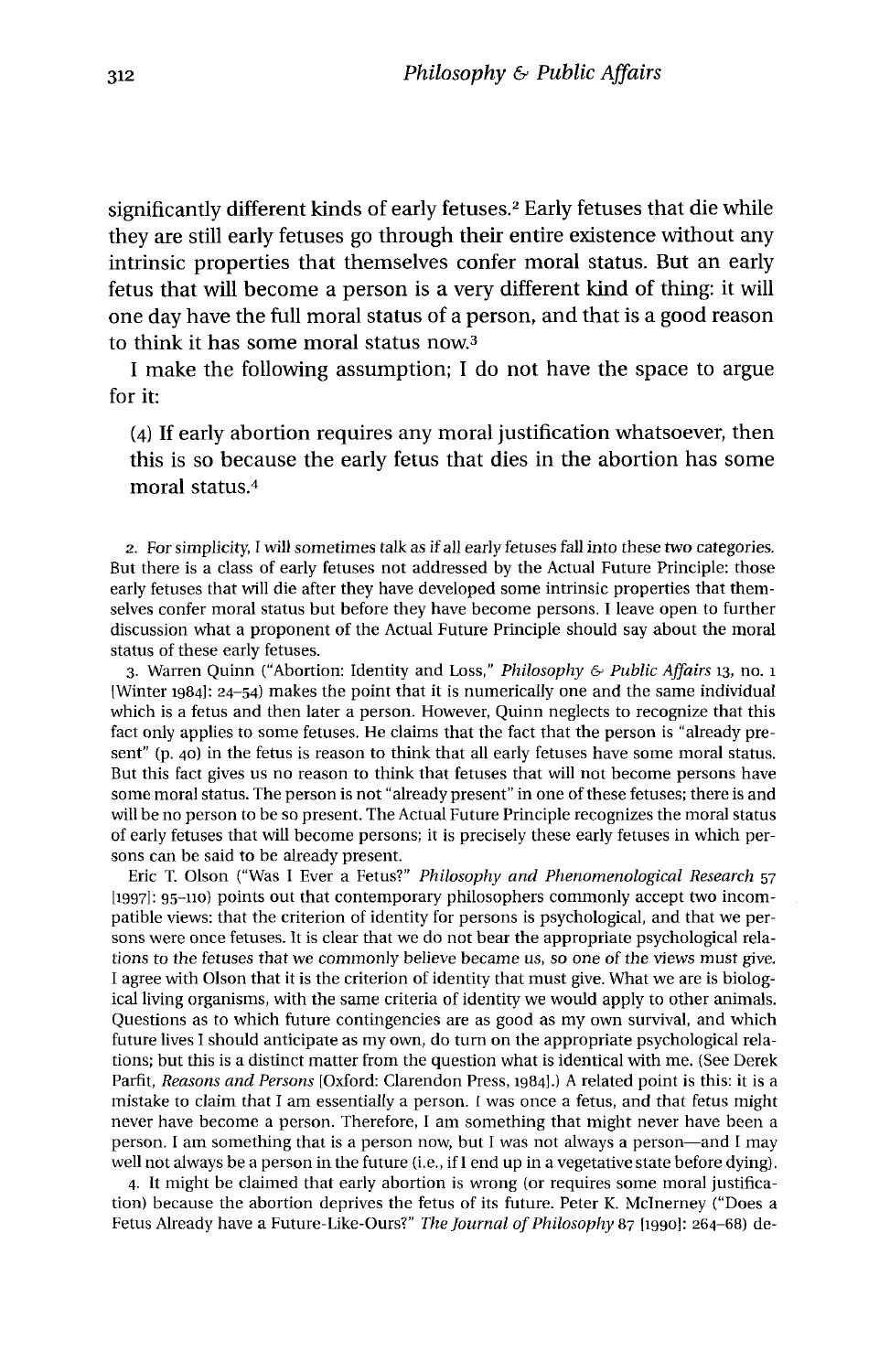Given (4), the Actual Future Principle implies the following view:

**(5)** The very liberal view on the ethics of abortion: Early abortion requires no moral justification whatsoever.5

Note that what **I** am calling "the very liberal view on the ethics of abortion" ("the very liberal view" for short) is much stronger than the common liberal view that early abortion is permissible but requires at least some justification, however minimal.

**In** this paper, I am concerned to establish four conclusions:

*Conclusion 1:* The Actual Future Principle is a tenable view of the moral status of early fetuses.

*Conclusion 2:* The very liberal view on the ethics **of** abortion **is** compatible with several attractive views with which it has seemed incompatible. Therefore, the very liberal view on the ethics of abortion is more attractive than has been thought.

These first two conclusions matter to everyone who cares about the moral status of early fetuses and the ethics of abortion. To the propo-

fends against this claim by appealing to the fact that fetuses lack "mental life" and cannot plan or "control" their futures, unlike persons (p. **266).** McInerney claims that fetuses bear a different relation to their futures from persons, such that a person "already has" (p. **265)**  a future, though a fetus does not; therefore, a fetus is not deprived of its future by an abortion. Contra McInerney, I think we must accept that abortion deprives fetuses of possible futures that would be good. In this sense, abortion can be seen as a **loss** for the fetus-as bad for the fetus. However, this badness need not matter morally, because the fetuses in question lack moral status. (Interestingly, the reasons McInerney gives in support of his argument are reasons to think fetuses lack intrinsic properties that themselves confer moral status.) By contrast, smoking during a pregnancy that will be carried to term, is bad for the fetus and *therefore* matters morally, because the fetus has some moral status.

**It** might be claimed that early abortion requires some moral justification not because the early fetus that dies in the abortion has some moral status, but because the early fetus's life has intrinsic value. I take the following attitude toward this view: I don't think we should make a claim like "life has intrinsic value" unless we are forced to, unless we have good positive reasons to make such a claim or we find such a claim necessary to explain everything we want to explain. Ronald Dworkin *(Life\$ Dominion: An Argument about Abortion, Euthanasia, and Individual Freedom [New York: Vintage, 1994])* claims than an advocate of a liberal view on abortion needs to posit that life has intrinsic value in order to explain why it is reasonable to regret an abortion; my argument for claim **(13)**  below rejects Dworkin's argument.

**5.** It is consistent with the very liberal view on the ethics of abortion that some early abortions may require moral justification, when they have particular aspects that not every early abortion need have. The very liberal view merely claims that an action will never require moral justification simply in virtue of being an early abortion.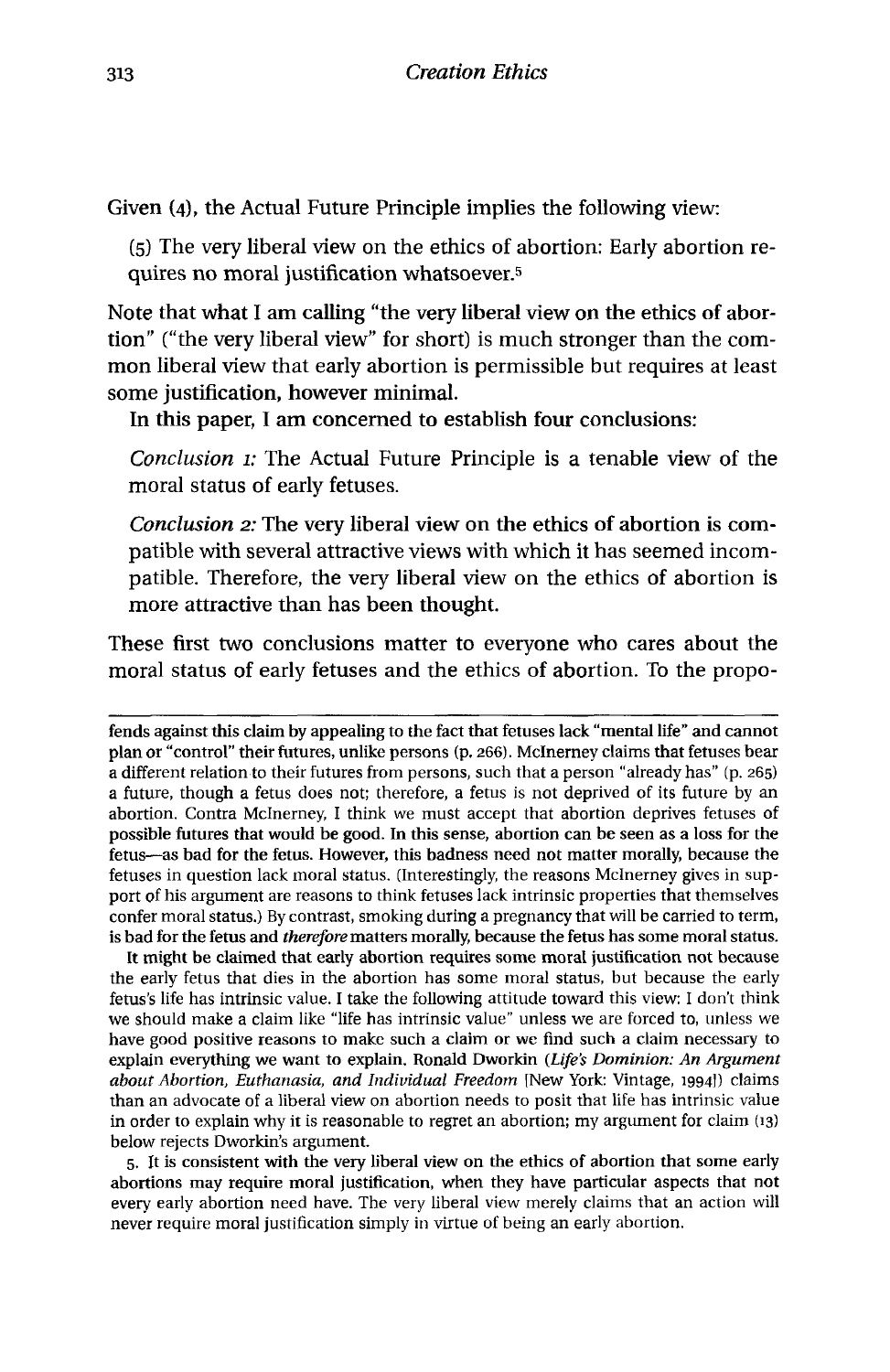nent of the very liberal view on abortion, Conclusion 2 is particularly welcome. But Conclusion 2 is also significant to those who think early abortion requires justification or cannot be justified, because Conclusion 2 says that their opponent's view is more attractive than they might have thought. My third conclusion is of more limited interest, in that my arguments can only be taken to argue from some views to this conclusion:

*Conclusion 3:* The Actual Future Principle is the correct view of the moral status of early fetuses.

I provide arguments to bring someone from a moderate liberal view on abortion (held for particular reasons) to Conclusion **3.** No argument is provided to bring someone from a conservative view about abortion to Conclusion **3.** I state my fourth conclusion at the end of this article.

I take myself to have prima facie established Conclusion **1** by stating the Actual Future Principle. Below, I consider some objections to Conclusion **1.** My argument for Conclusion 2 relies on Conclusion **1.** The very liberal view has seemed incompatible with several attractive views precisely because it has seemed that a proponent of the very liberal view must hold that all early fetuses lack moral status. The tenability of the Actual Future Principle shows us that a proponent of the very liberal view need not say this. Conclusion 2 is established by my arguments for claims (6) through (9) and **(13)** below.

First:

(6) The very liberal view is compatible with the view that some early fetuses are the appropriate objects of caring attitudes such as love.

My discussion of Katherine's intuitions demonstrated that **(6)** is true. It is possible to have the view that early abortion requires no moral justification whatsoever because the early fetuses that die in early abortions have no moral status, while also having the view that some early fetuses have moral status and are the appropriate objects of caring attitudes.<sup>6</sup>

**6.** It might be objected that we cannot really *love* something, such as an early fetus, that we know so little about. I do claim that we can love early fetuses; I claim that this is very common. While our love for early fetuses cannot reach the depth and complexity of our love for persons, it is real love directed at a particular individual. The couple knows that there is a living being in the womb **of** the pregnant woman, and they have attitudes toward that being. They are not merely anticipating loving their future child. The fact that the fetus is itself the beginning of their child is reason to love it now. Furthermore, the couple does know some things about the fetus: depending on how long into pregnancy fetuses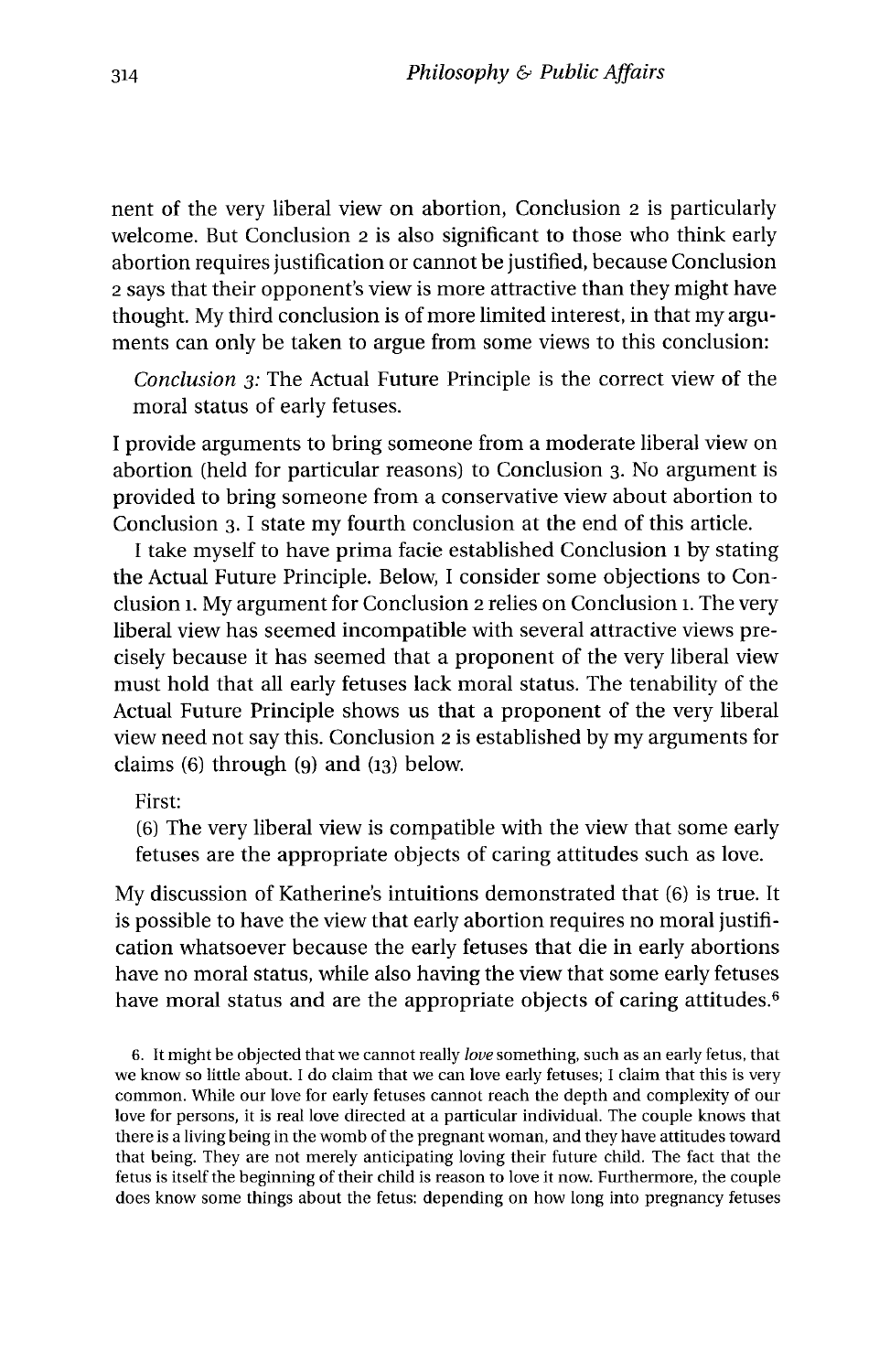This is *so* because we can see that, as the Actual Future Principle holds, there are two significantly different kinds of early fetuses: those that die while they are still early fetuses, and those that will become persons.

## Second:

*(7)* It is possible to give a good account of how the very liberal view **is**  compatible with prohibitions on harming early fetuses that will become persons.

It might seem that the very liberal view is incompatible with our intuitions about our obligations not to harm some early fetuses. There is an existing account that responds to this worry without relying on the tenability of the Actual Future Principle; but it is a bad account. According to the existing account, we are prohibited from harming those early fetuses that will be carried to term not because of anything constitutive of the harming itself. It is not that these things, these early fetuses, are the kind of things we shouldn't harm. It is merely that there is a bad further consequence **of** harming these fetuses: in the future, a baby is born who suffers from fetal alcohol syndrome **or** some other bad effect of the earlier harming. This bad account may fail to address the worry expressed by those who challenge the liberal view. The worry may not simply be that the liberal view is incompatible with prohibitions on harming early fetuses. Rather, it may be that the liberal view is incompatible with its being the case that some early fetuses are the kind of things we are prohibited from harming. The worry is that the liberal view cannot appeal to the nature and status of these early fetuses themselves in explaining why we are prohibited from harming them. The tenability of the Actual Future Principle allows us to satisfy this worry. The Actual Future Principle says precisely that some early fetuses have some moral status, thus they are the kind of things we are prohibited from harming. We are able to give a good account of the compatibility of the very liberal view and our intuitions about prohibitions on harming some early fetuses.

Third:

(8) The very liberal view is compatible with a reasonable view about miscarriages of early fetuses: a couple may be understandably upset

are early fetuses in my sense (a point **I** have left open), the couple may be able to hear the fetus's heartbeat, see ultrasound pictures of it, **and** even feel it move.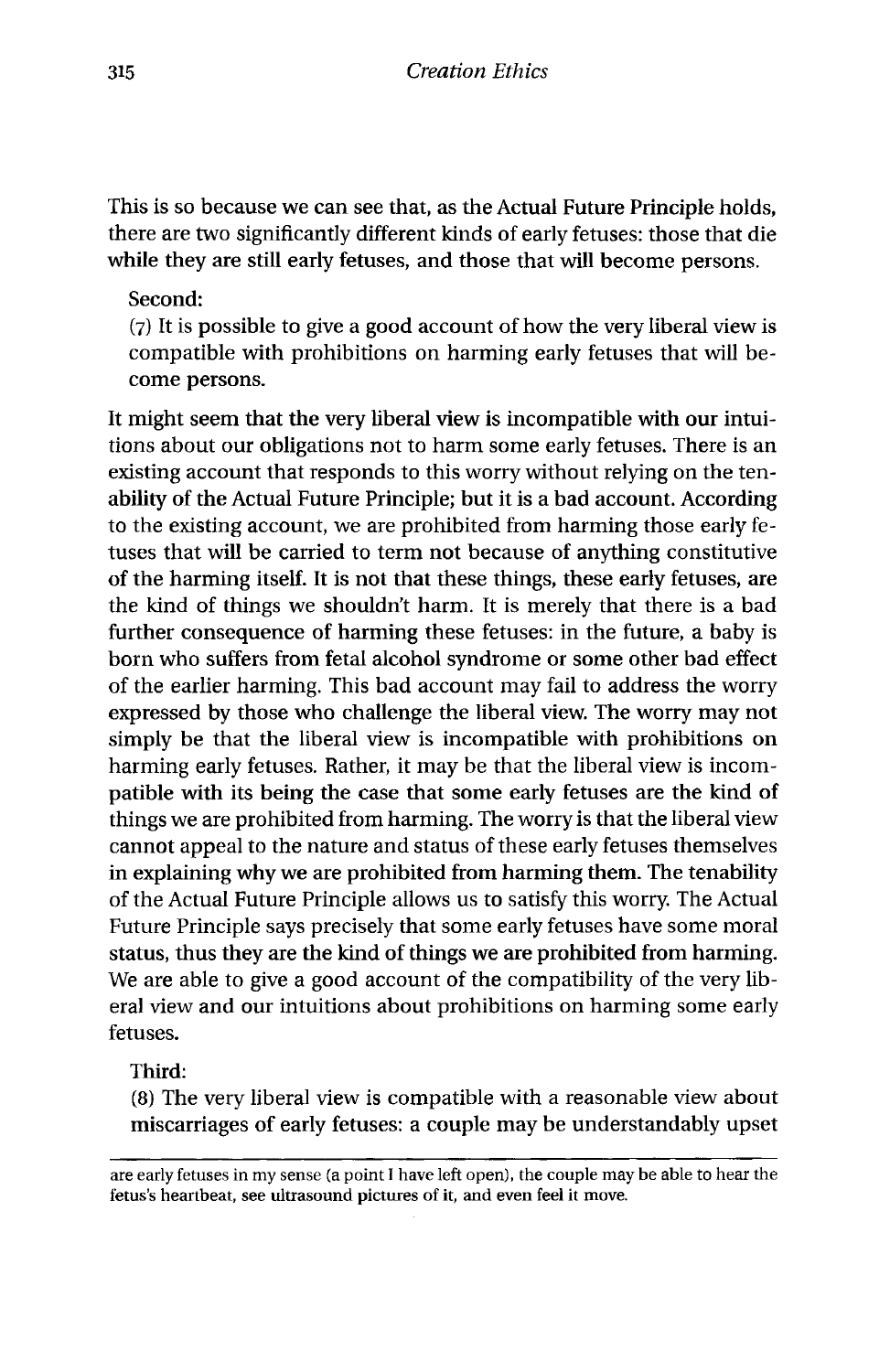about such a miscarriage, but it is inappropriate to mourn the death of the fetus.

It may seem that the very liberal view is incompatible with any reasonable view that takes seriously the badness of early miscarriages. Suppose that a woman in a couple becomes pregnant, and they decide to continue the pregnancy to term and raise the child. This couple starts to love the fetus while it is still an early fetus. Then the woman suffers an early miscarriage; the fetus dies. The couple's natural response is to mourn the death, treating it as the same kind of thing as the death of a person, something that is bad because it is bad for the subject who died. It seems that the very liberal view must say that this couple is being silly and irrational: because the deaths of early fetuses in early abortions lack moral significance, this death must lack moral significance as well.<sup>7</sup>

In fact, a proponent of the very liberal view can say the following. The couple is understandably upset by the death of the fetus; this is clear. They loved a living being and then that being died; that is a traumatic event. While the fetus lived, the couple was rational to love the fetus, according to the Actual Future Principle, because they had a false belief. They thought that the fetus was the beginning stage of their child. They thought that the very living being in the woman's womb was identical with their child. If this had been true, then the fetus would have been the kind of thing that is the appropriate object of love: an attitude of love toward the fetus would have been warranted by (and appropriate given) the nature of the fetus. But as it turns out, the fetus was not the beginning of their child; its entire existence lacked any moment of consciousness or experience. It turns out that the fetus did not have any moral status. The couple rightly recognizes the miscarriage as a terrible thing that has happened to them; not only is it traumatic, but now they must start again in their attempt to have a child. However, they should also recognize that the death of the fetus should not be mourned-it should not be treated as the death of a morally significant being-because it turns out that the fetus lacked moral status.

7. Rosalind Hursthouse ("Virtue Theory and Abortion," *Philosophy* **6** *Public Affairs* **20,**  no. **3** [Summer **19911: 223-46)** argues that "proponents of the view that deliberate abortion is just like an appendectomy" run into inconsistency when faced with miscarriage: "to react to people's grief over miscarriage by saying, or even thinking, 'What a **fuss** about nothing!' would be callous and light-minded'' (p. *238).* My argument for claim *(8)* shows that proponents of the very liberal view need not react this way.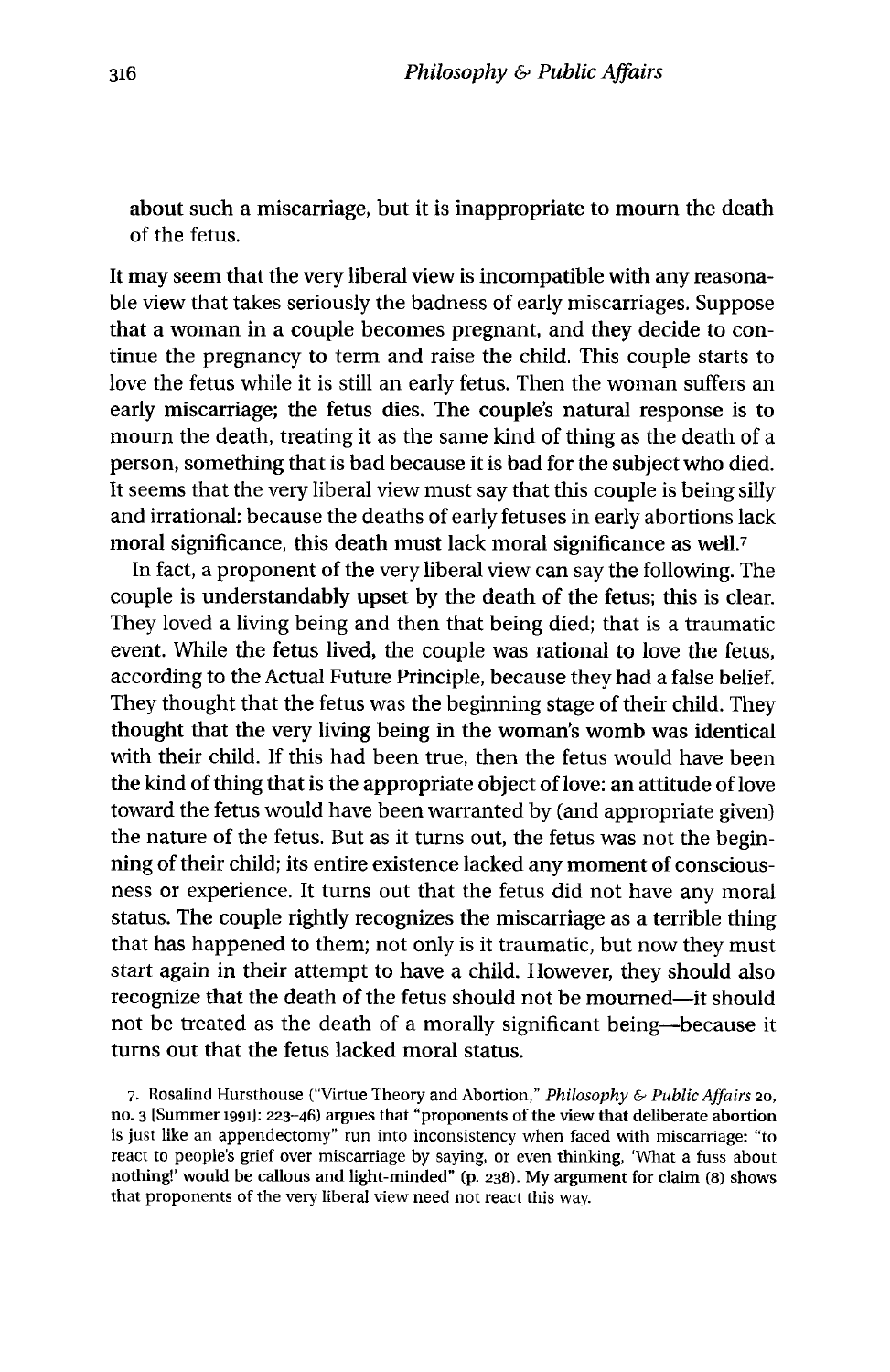Fourth:

(9) The very liberal view is compatible with **an** explanation of the unique position of a woman genuinely unsure whether she will abort her pregnancy.

A pregnant woman who is genuinely unsure whether she will abort her pregnancy is in a unique position; it is importantly unlike other cases of difficult choice between two alternatives. Any good account of the moral features of the choice whether to abort a pregnancy should account for the unique uncertainty of such a woman's situation; the very liberal view in combination with the Actual Future Principle does so. In other cases of difficult decision, it is natural to approach the decision by first recognizing what attitudes one ought to take toward the relevant elements of the situation and then deciding on the basis of these attitudes what to do. The pregnant woman cannot **do** this. She cannot first determine what attitude she ought to take toward the fetus and then decide whether to abort the pregnancy. The decision she makes will determine what attitude she ought to take. If she chooses abortion, then it turns out that the fetus is morally insignificant. If she chooses to continue the pregnancy, then the fetus is the beginning of her child, and she owes it her love. This circle may **look** like a defect of the Actual Future Principle. But in fact, I think it is the true situation of women genuinely unsure whether they will abort their pregnancies. Their choice is unique, because it determines a feature of their present situation. Most choices simply determine the future, but the choice whether to abort determines the present moral status of a living being.

I take my arguments for claims **(6)** through **(9)** above to have established Conclusion **2:** the very liberal view on abortion is compatible with several attractive views with which it has seemed incompatible. These arguments have relied on Conclusion **1,** which says that the Actual Future Principle is tenable. I will now consider three objections to Conclusion **1.** I **am** not concerned here to defend the stronger claim that the Actual Future Principle is the correct view. But the Actual Future Principle may appear to be incoherent or to be plainly wrong on its face. I **will**  consider three versions of this objection.

**(10)** First Objection: "Facts about a fetus's actual future can't determine its moral status, because something's moral status is determined by its 'nature."'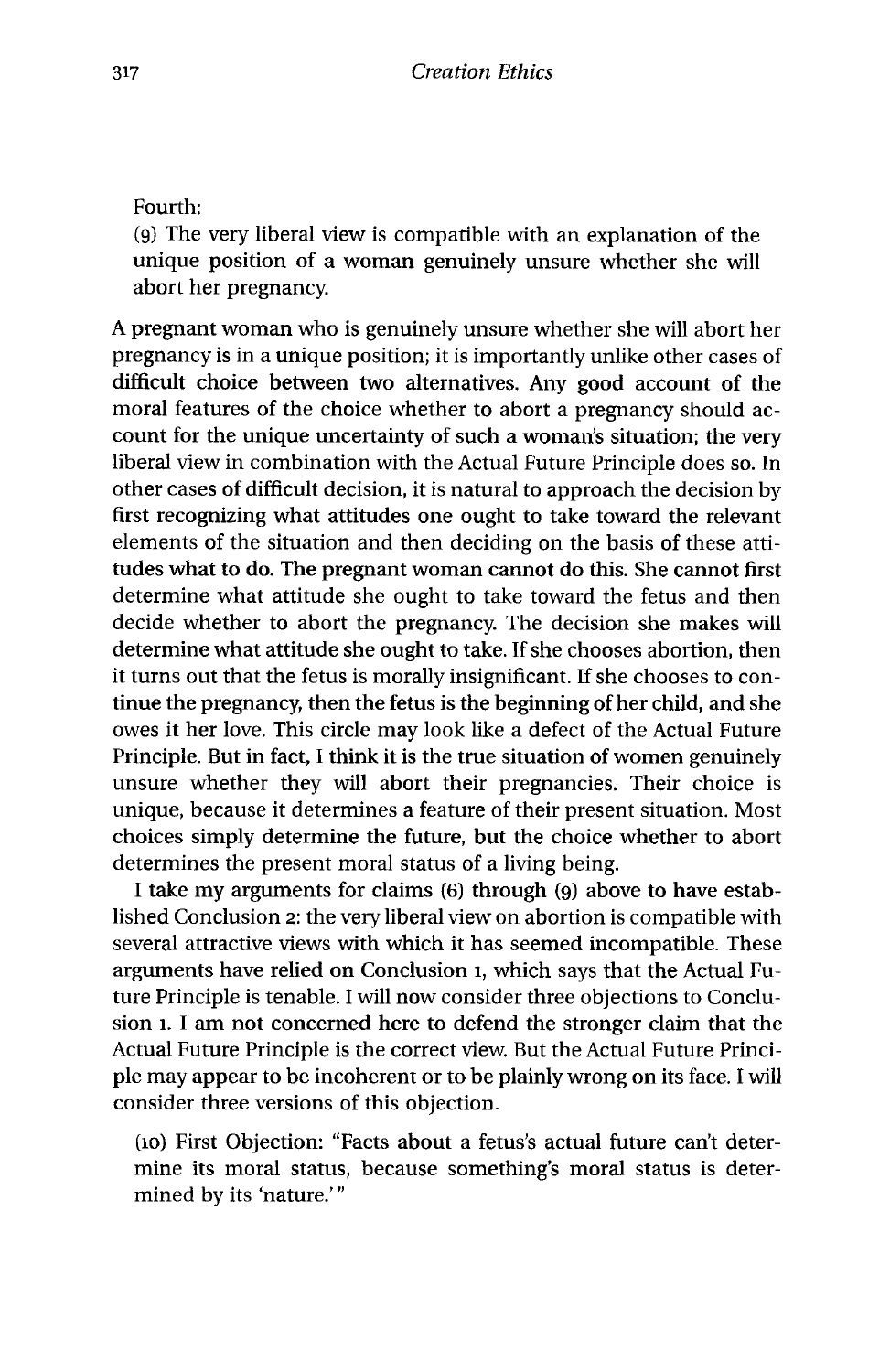The objector points out that one could bring up all sorts of facts to differentiate fetuses into categories and then assign different moral status to the various categories. For instance, we could stipulate that all early fetuses in North Carolina have some moral status, while those in South Carolina have none. This stipulation would be absurd because the facts appealed to don't play a role in what kind of thing each fetus is. The objector may propose the following claim: a thing's present nature is solely determined by the intrinsic properties it now has. It does seem that a thing's present intrinsic properties are relevant to the kind of thing it is now; but other properties may be relevant as well. **I** propose: a thing's present nature is solely determined by the intrinsic properties it ever has. On this view of a thing's nature, the Actual Future Principle does appeal to facts about a fetus's nature in determining whether it has moral status. My proposal rules out many stipulations of fetuses' moral statuses (such as the Carolinas stipulation above), demonstrating that the Actual Future Principle is at least less arbitrary than these other stipulations.

Compare the Actual Future Principle to a possible revision of it: the Mother's Intention Principle states that an early fetus has some moral status if and only if the woman pregnant with it is planning to carry it to term. This principle preserves not only the liberal view on abortion and the rationality of caring attitudes toward early fetuses, but also the rationality of mourning the deaths of early fetuses in miscarriages. Despite some initial appeal, the Mother's Intention Principle must be rejected. Consider the case of a woman who is firmly decided on one day that she will abort her early pregnancy, but the next day is convinced by a friend's argument to carry her pregnancy to term; she firmly holds that intention for a week, then has a discussion with another friend and the next day has an abortion. According to the Mother's Intention Principle, the early fetus in question has no moral status on the first day, then has some moral status for a week, then for a day has no moral status again before it dies in the abortion. This is metaphysically absurd; these fluctuations in moral status do not correspond to any fluctuations in anything we might call the fetus's nature. The intentions of the woman who carries a fetus are weak, relational properties of that fetus; they are not among the facts that can determine what kind of thing it is. The Actual Future Principle does not require us to accept any similar metaphysical absurdity. Throughout each fetus's existence as an early fetus, the question whether it has moral status yields a single answer. It does not depend on the day of the week.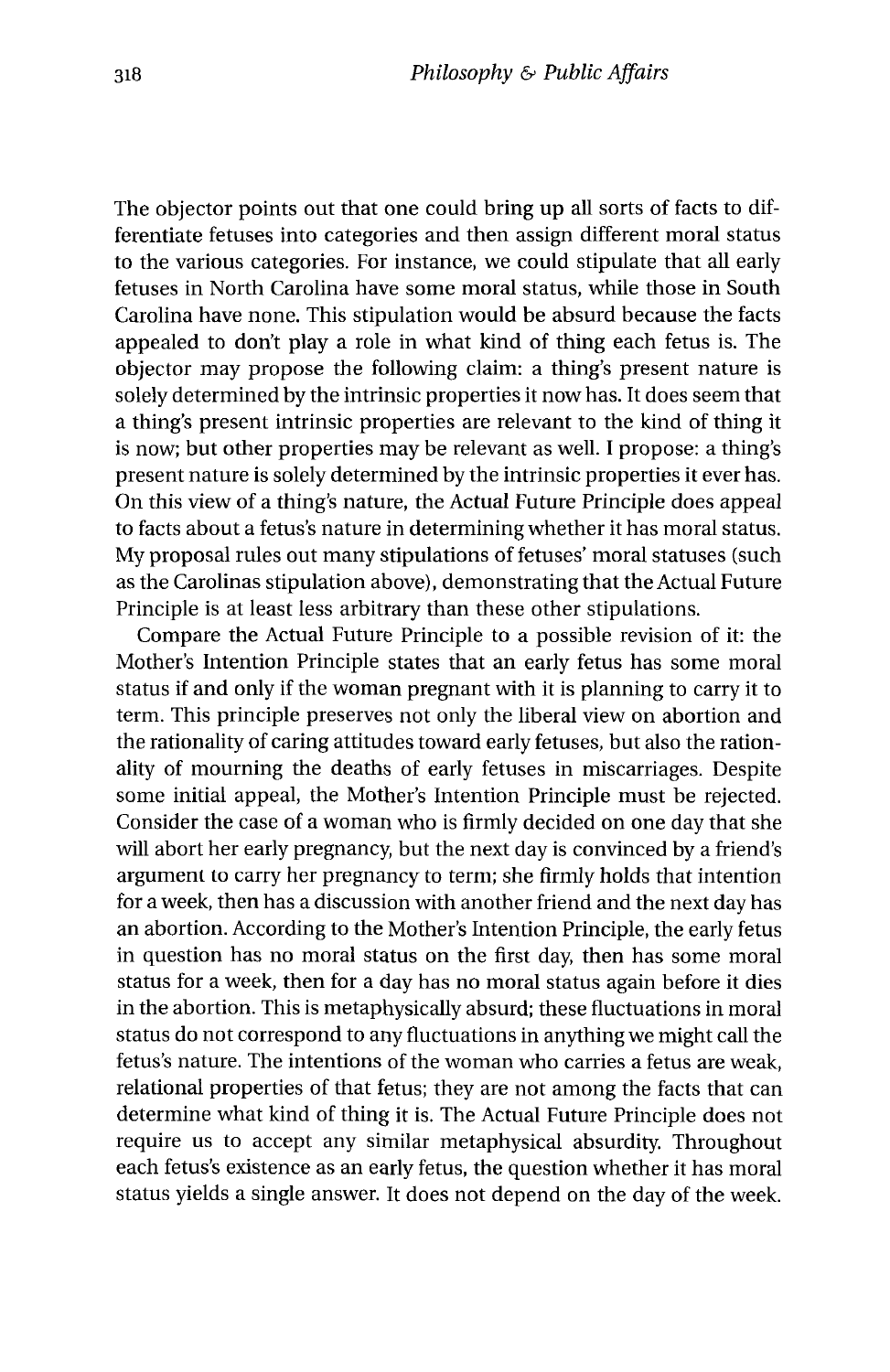**(11)** Second Objection: "If the Actual Future Principle is true, then inaccessible facts determine a fetus's moral status. We can't ever know how to treat an early fetus, because we can't be sure of its moral status."

This objection neglects the fact that we often do know a fetus's overwhelmingly likely future. Whenever a woman is sure that she is going to abort her early pregnancy, and the means to have an abortion are within her reach, we can be confident that the early fetus lacks moral status. Whenever a woman has decided to continue her pregnancy, we can be confident that the early fetus has moral status. If future events occur as expected, we will have treated each of these fetuses as was appropriate and our attitudes toward them will have been appropriate to their moral statuses. But sometimes unexpected events occur. A woman who planned to continue her pregnancy may suffer a miscarriage; I discussed this case in arguing for *(8)* above. A woman who expected to be able to have **an** abortion may find herself unable to obtain one. In this case, it turns out that something we thought lacked moral status in fact had moral status. We have failed to love or care for this being, but more importantly we may have harmed it. The pregnant woman may have smoked while knowing she was pregnant, because she was planning to abort. Her choice to smoke was morally blameless in that, given the facts as she knew them, her action should not have harmed any other being with moral status. When she becomes unable to obtain an abortion, she will be upset by the fact that she has harmed a being with moral status, but she should not blame herself. The Actual Future Principle does not hold us **to** standards we cannot meet. Like all moral principles that give moral relevance to facts we may sometimes not know, the Principle merely implies that there may be situations in which it turns out that we caused bad events without realizing we were doing  $so.^8$ 

**8.** Suppose a woman, Julie, smokes during pregnancy, intending to abort and reasonably believing that she will be able to obtain an abortion. Then things occur such that Julie would have to **go** to extraordinary means to obtain an abortion. **It** might seem that Julie is obligated to go to those extraordinary means *because otherwise she will have done something wrong:*  i.e., harmed the early fetus by smoking. **I** deny this. What Julie ought to do in this situation is no different from what she ought to do if the fetus had been similarly harmed by some accidental process **(I** am not here taking any stand on whether we have any obligations to abort damaged fetuses). The worry seems to presuppose the following principle: our present actions are constrained by the condition that we make it such that none of our earlier actions in fact caused morally relevant harm. **1 am** not convinced **of** this principle.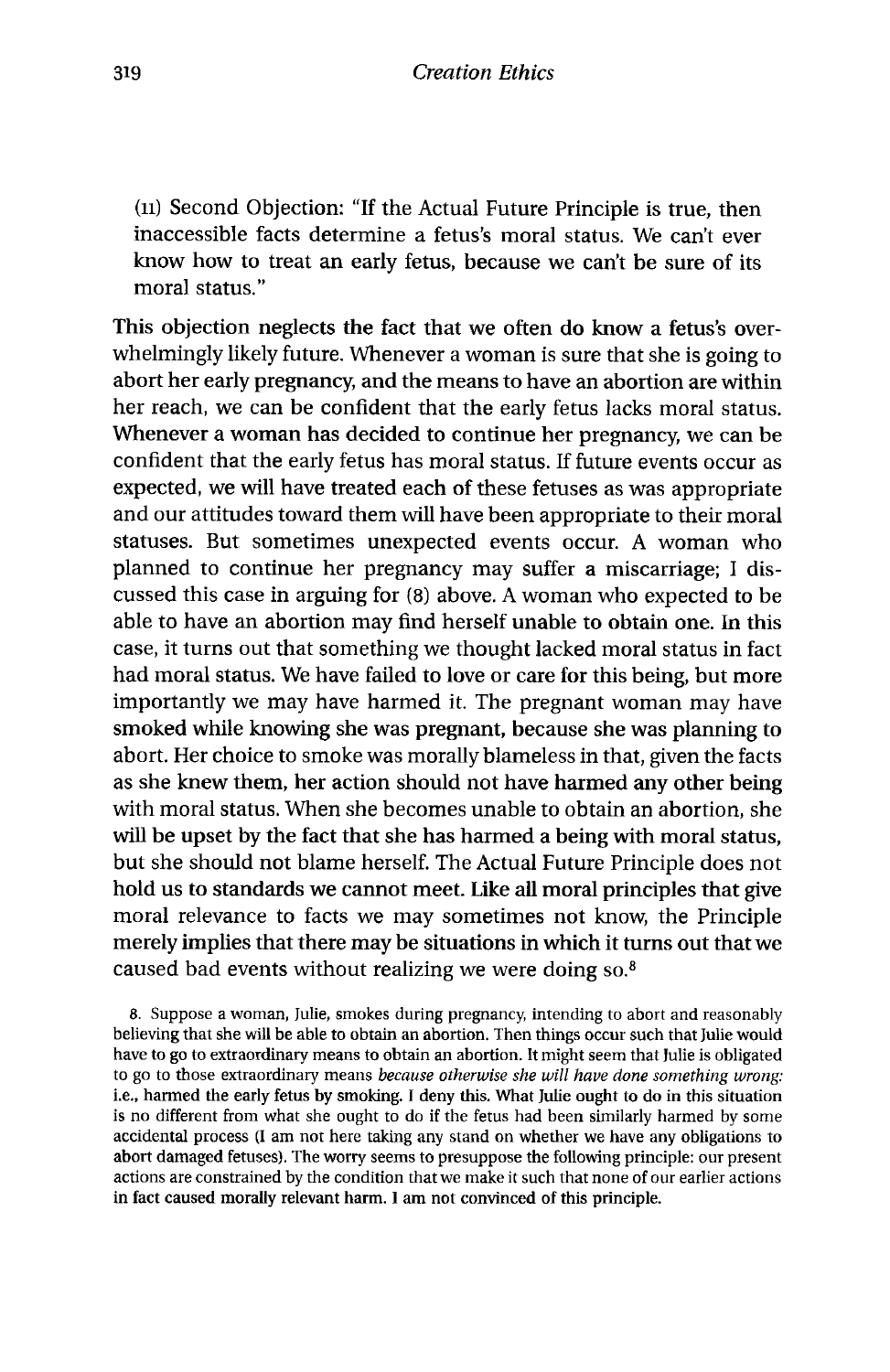Note that the case of the woman who smokes while she is planning to have an abortion is distinct from the case where we genuinely aren't sure what the early fetus's future will be. If a pregnant woman is considering having an abortion, but knows she may not choose to do so, it is morally impermissible for her to smoke. In any case where we are genuinely unsure of the facts of our situation, we should do the morally cautious thing.

The third objection says that the Actual Future Principle "plays a trick" in allowing our actions to determine whether these very actions are permissible:

(12) Third Objection: "According to the Actual Future Principle, you just can't lose! If you abort, then it turns out that the fetus you aborted was the kind of thing it's okay to abort. If you don't abort, then it turns out that the fetus was the kind of thing it's not okay to abort."

I have two responses to this objection. First, the objector is right that "you just can't lose" if you have an abortion. As I have argued, the Actual Future Principle implies the very liberal view on abortion. Therefore, according to the Actual Future Principle, no moral justification is required for an early abortion. Second, the objector's final claim is wrong. It is not the case that if you don't abort, then it turns out that the fetus was the kind of thing it's not okay to abort. It is true that the Actual Future Principle divides early fetuses into two different kinds of things and that it says that fetuses of one of these kinds have moral status while fetuses of the other kind do not. This does look awfully like the claim that fetuses of the first kind are the kind of thing it's not okay to kill, while fetuses of the second kind are the kind of thing it is okay to kill. That interpretation would be correct if the Actual Future Principle said that it is a necessary truth about each fetus whether it has moral status. But the Actual Future Principle does not say that. The Actual Future Principle does not say that a fetus that lacks moral status could not have had moral status, nor does it say that a fetus that has moral status could not have lacked moral status; clearly these are both possibilities. Rather, it says that each fetus has its status in virtue of facts about that fetus's actual life; these facts might have been different. If we do not abort an early fetus (and the fetus does not die in an early miscarriage), then it turns out that the fetus is the kind of thing that has moral status, according to the Actual Future Principle. It is not the case that this fetus is the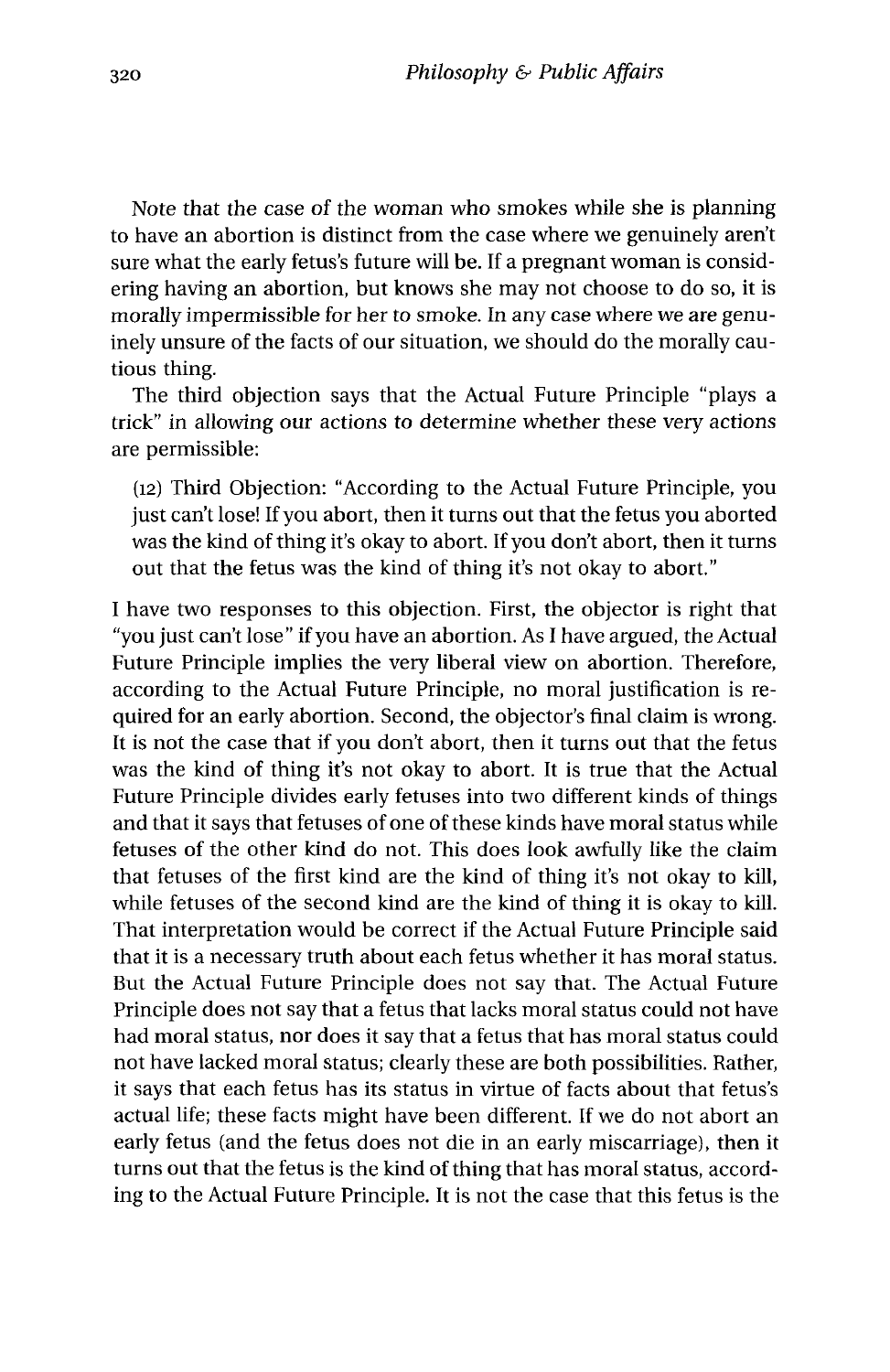kind of thing it would have been wrong (or at all morally problematic) to abort. If this fetus had been aborted, it would have turned out to be a different kind **of** thing, a kind **of** thing with no moral status.

According to the Actual Future Principle, early fetuses have their moral statuses contingently. Therefore, in morally evaluating events, one must be careful to evaluate actual events with respect to the actual moral statuses of the early fetuses involved: and one must evaluate *counterfactual* events with respect to the *counterfactual* moral statuses of the fetuses involved—the moral statuses the early fetuses would have had in that counterfactual situation. The objector's first claim evaluates an actual event with respect to the early fetus's actual moral status; that is right. But the objector's second claim evaluates a counterfactual event with respect to the fetus's actual moral status, which it would not have had in that counterfactual event-this is where the objector goes wrong.9

I turn now to an independent consideration in support of Conclusion *2;* this argument does not rely on the tenability of the Actual Future Principle. I will argue that:

**(13)** The liberal view on abortion is compatible with the rationality of two common experiences of women who have abortions: finding having an abortion very difficult (though the choice to abort is settled) and regretting an abortion (though one does not regret the choice to abort).

It is commonly thought that the very liberal view on abortion is incompatible with the rationality of women's finding having an abortion very difficult when the choice to abort is settled, and with women's regretting an abortion when they do not regret the choice to abort. I take it to be

9. Some may worry that the Actual Future Principle attributes implausible "godlike" powers to us, in that we can determine the moral status **of** other beings. However, there **is** nothing godlike about our ability to determine the future, so the worry must be that the future should not be relevant to something's moral status. **I** respond to this worry in discussing claim (lo), but two further points are relevant. It may seem that *all beings* have their moral statuses simply in virtue of their present intrinsic properties. However, human beings at the end of their lives may plausibly be said to have their moral statuses in virtue of their pasts as well **as** their present states. Furthermore, some early fetuses (those that will become persons) are *unusual* in that their present intrinsic properties are much less morally significant than the intrinsic properties they will come to have; this is not true of persons, and it can explain why the moral statuses of early fetuses and persons would be determined differently.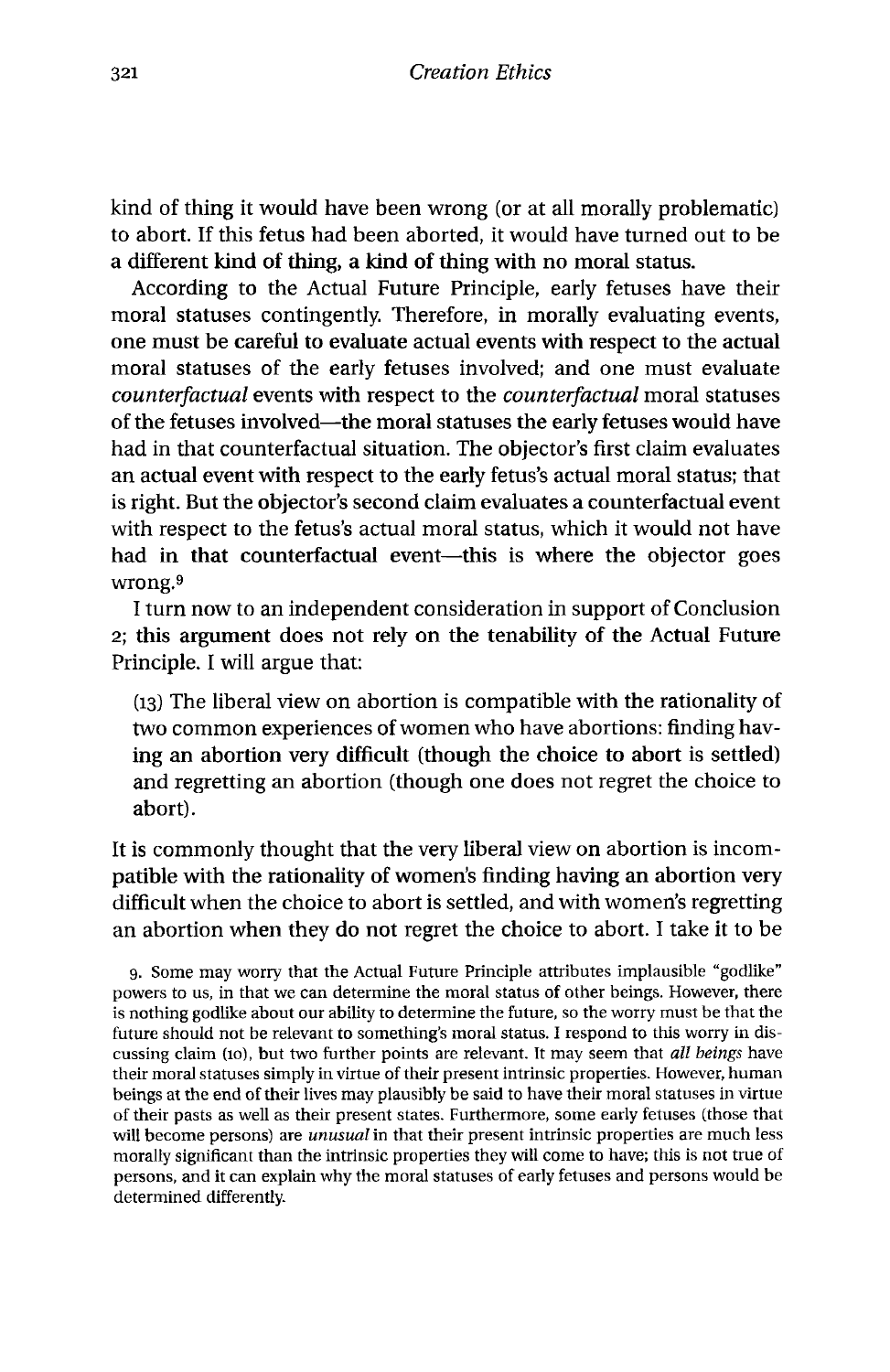clear that such experiences are quite common. There is something upsetting and saddening about having an abortion, for many women, which is independent of uncertainty about the choice itself. It has seemed that the only way to explain these experiences is by saying that these women are recognizing their moral responsibility for a morally significant bad event, the death of the fetus. The very liberal view blocks this explanation. It seems that a proponent of the very liberal view must say that women who regret their abortions are silly or irrational.<sup>10</sup> I will offer another explanation.

I explained the unique position of a woman genuinely unsure whether she would abort her pregnancy by the difference her choice makes to the fetus; I will explain the reasonableness of regret by the difference the woman's choice makes to the woman's own life. When a woman becomes pregnant, she sees vividly two very different possible futures. In one possibility, the woman's life continues largely as it has been: she aborts her pregnancy and there need be no disruption of her life. In the other possibility, the woman carries the pregnancy to term; she becomes a mother. It is likely that she raises the child, in which case she will come to love a living being that she has created, and most likely her child will love her back in a way she may be loved by no one else in her life. Becoming a mother changes a woman's life, and fundamentally changes who she is as a person. Pregnancy forces into a woman's mind the consciousness of what her life would become were she to continue the pregnancy-and that consciousness is vivid even if she is certain that she will not continue the pregnancy. A woman may regret an abortion because she regrets a lost possibility for her own life: the chance to become the woman she would have become if she had had a child at that time.

Claims (6) through *(9)* together with claim **(13)** establish Conclusion 2. It has seemed that the very liberal view is incompatible with the following attractive views: that some early fetuses are the appropriate objects of caring attitudes, that some early fetuses are the kind of things we

10. Dworkin (in *Life's Dominion)* makes the very argument I have described (and will now reject). He poses the following rhetorical questions as challenges to the claim that nothing bad happens in an abortion: "Why should abortion raise any moral issue at all. . . . Why is abortion then not like a tonsillectomy? Why should a woman feel any regret after an abortion? Why should she feel more regret than after sex with contraception?" (p. **34).**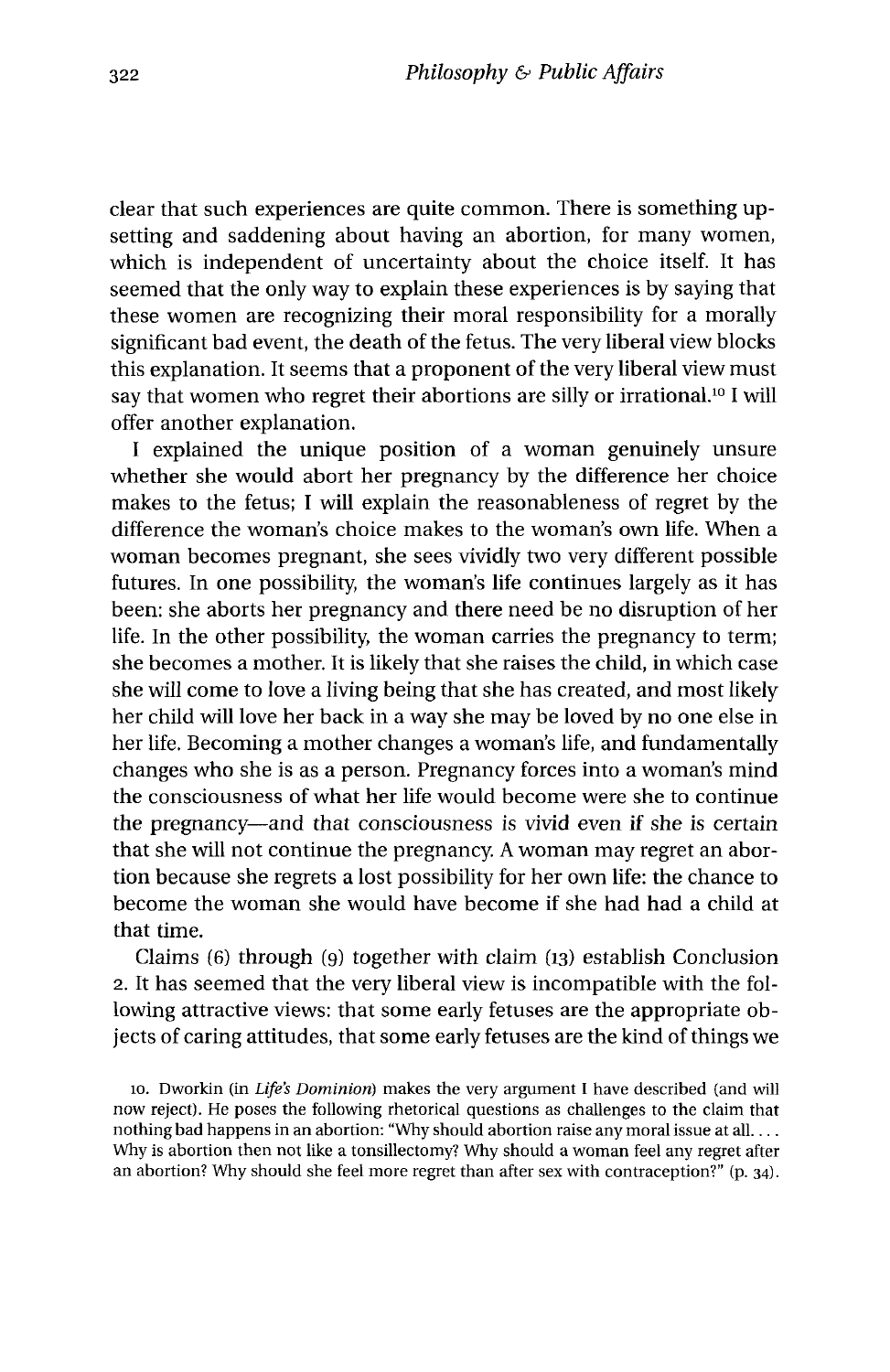are prohibited from harming, that it is understandable to be upset by an early miscarriage, that the position of a woman genuinely unsure whether she will abort her pregnancy is unique, and that it is reasonable to regret an abortion when one does not regret the choice to abort. I have argued that the very liberal view is in fact compatible with these attractive views. I take it that many people who are attracted to the very liberal view on abortion adopt a moderate view instead, because they want to hold some of these attractive views. My arguments should convince these people to adopt the very liberal view and the Actual Future Principle in place of a moderate view; these are the people to whom my Conclusion **3 is** addressed.

I will now argue for a fourth conclusion. I claim that virtually everyone who discusses pregnancy and abortion gets things fundamentally backwards. Most people believe that the choice whether **to** abort a pregnancy is a morally significant choice; I agree with this. But most people think that the choice between aborting and failing to abort is significant because aborting would be morally significant. They think that one ought to deliberate seriously and recognize one's moral responsibility before aborting. I deny that this is true. Because I hold the very liberal view on abortion, I believe that nothing morally significant happens in an early abortion.

However, the choice whether to abort **a** pregnancy is very morally **sig**nificant. This is so because failing to abort a pregnancy is morally significant. Creating a person always involves occurrences of great moral weight.<sup>11</sup> Not only does the pregnant woman's own life change, but her moral responsibility to others changes as well. She is committed to a lifetime of responsibility to the child; even if she makes an adoption plan

**11.** Sarah Stroud ("Dworkin and Casey on Abortion," *Philosophy C Public Affairs* 25, no. *z* [Spring **19961: 140-70)** criticizes Dworkin's claim (in *Life's Dominion)* that the state has an interest in fostering moral deliberation and a recognition of moral responsibility for morally weighty actions such as having an abortion. Dworkin thinks this implies that the state can require women to think about alternatives to abortion, by imposing waiting periods and required distribution of information about such alternatives. Stroud points out that the same rationale could justify the state's legally mandating parental or spousal consent of the continuation of a pregnancy or requiring that pregnant women read about the arguments for abortion. **My** claims *go* further than **Strouds.** She merely points out that the moral weight some people stress about abortion also exists in the failure to abort; I deny that this moral weight is present in abortion.